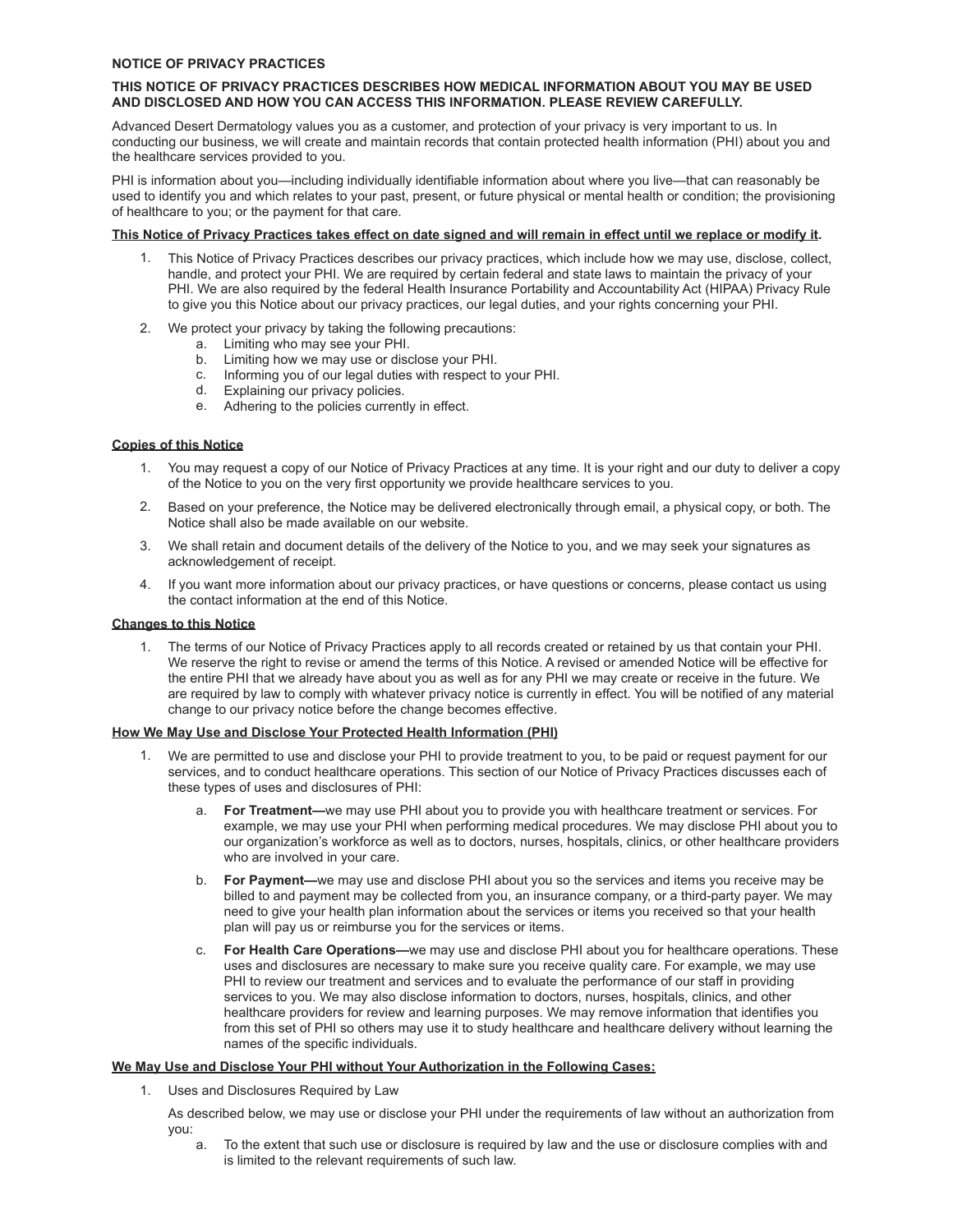- b. To a public health authority that is authorized by law to collect or receive such information for the purposes authorized by law including cases of child abuse or neglect.
- c. To a person subject to the jurisdiction of the Food and Drug Administration (FDA) with respect to an FDAregulated product or activity.
- d. Of a person who may have been exposed to a communicable disease or may otherwise be at risk of contracting or spreading a disease or condition for intervention or investigation.
- e. To an employer of an individual who is provided healthcare on the request of the employer; and to help conduct an evaluation of medical surveillance of a work environment or related to a work-related illness. The disclosure is limited to the purpose mentioned and shall include a written notification to the individual on such disclosure.
- f. To a school about an individual who is a student or prospective student of the school limited to information on immunization—where such requirement is legal. Such disclosure shall be supported by an agreement with the parent/guardian of the individual in case of a minor or with the individual in case of an adult or emancipated minor.
- 2. Disclosures about Victims of Abuse, Neglect or Domestic Violence

We may disclose PHI about an individual who is reasonably believed to be a victim of abuse, neglect or domestic violence to a government authority, including a social service or protective services agency authorized by law to receive such reports. The disclosure will be bound by the following restrictions:

- a. Extent of disclosure as required and in compliance with the law.
- b. With or without the agreement of the individual to such disclosure, as long as the disclosure is authorized by law and/or in exercise of professional judgment by Advanced Desert Dermatology.
- c. The individual or their personal representative shall be informed of such disclosure unless a professional judgment indicates risk or harm to the individual with such information disclosure to the individual.
- 3. Disclosures for Health Oversight Activities

We may disclose PHI to a health oversight agency for oversight activities authorized by law—including audits; civil, administrative and criminal investigations; inspections, licensure and disciplinary actions; civil, administrative and criminal proceedings; and actions or other activities necessary for appropriate oversight of the following:

- a. The healthcare system.
- b. Government benefit programs for which health information is relevant to beneficiary eligibility.
- c. Government regulatory programs for which health information is necessary for determining compliance with program standards.
- d. Civil rights laws for which health information is necessary for determining compliance.
- e. A health oversight activity does not include an investigation or other activity in which the individual is the subject of the investigation or activity.
- 4. Disclosures for Judicial and Administrative Proceedings
	- a. We may disclose PHI for the purposes of judicial and administrative proceedings in response to an order of a court or an administrative tribunal.
	- b. In response to a subpoena or discovery request without a court order under one of the following circumstances:
		- i. Satisfactory assurances in writing with evidence that reasonable efforts have been made by such party to ensure that the individual who is the subject of the PHI that has been requested has been given notice of the request.
		- ii. Satisfactory assurance from the party seeking the information that reasonable efforts have been made to secure a qualified protective order.
- 5. Disclosures for Law Enforcement Purposes
	- a. We may disclose PHI for a law enforcement purpose to a law enforcement official under the following conditions:
		- i. As required by law including laws that require the reporting of certain types of wounds or other physical injuries.
		- ii. In compliance with and as limited by the relevant requirements of a court order. The disclosure shall be made as relevant to the purpose of enquiry and when de-identified information could not be used.
	- b. We may disclose to a law enforcement official PHI if it is believed in good faith that the information constitutes evidence of criminal conduct that occurred on the premises of Advanced Desert Dermatology.
	- c. Advanced Desert Dermatology, in the course of a medical emergency, shall disclose PHI to a law enforcement officer if the individual is suspected to be a victim of crime or violence.
- 6. Uses and Disclosures for Research Purposes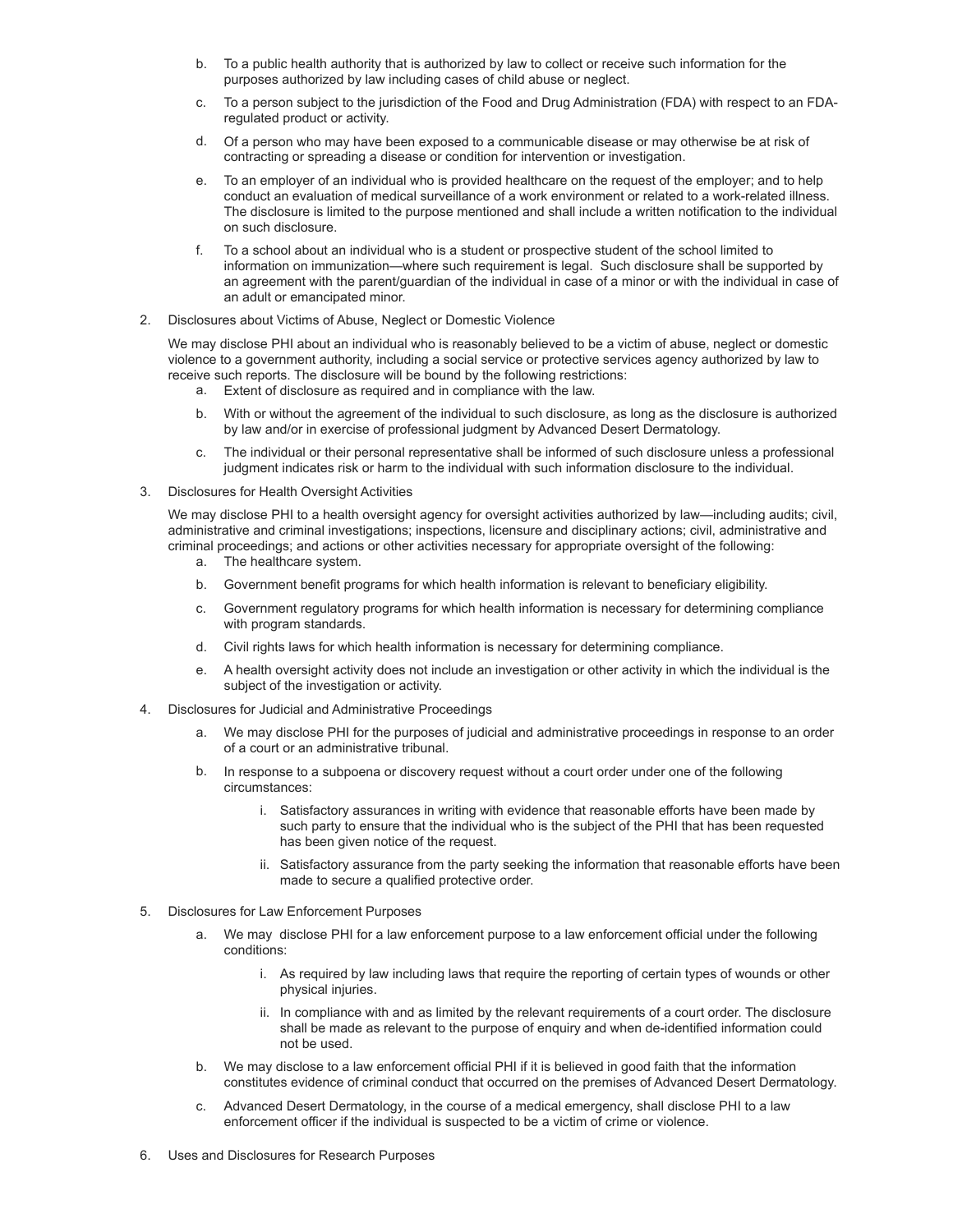- a. We may disclose PHI for research—regardless of the source of funding of the research—under the following conditions:
	- i. With documentation related to approval of a waiver of authorization by an institutional review board or a properly constituted privacy board.
	- ii. Acceptance of necessity for the purpose of research and description of the information sought.
- 7. Uses and Disclosures to Avert a Threat to Health or Safety
	- a. We may—consistent with law and in good faith—disclose PHI to avert a serious threat to health or safety under the following conditions:
		- i. To prevent or lessen a serious and imminent threat to the health or safety of a person or the public.
		- ii. When necessary for law enforcement authorities to identify or apprehend an individual.
		- iii. When it appears from all the circumstances that the individual has escaped from a correctional institution or from lawful custody.
		- iv. The extent of the disclosure shall be limited to the purpose.
- 8. Disclosures for Workers' Compensation
	- a. We may disclose PHI as authorized by, and to the extent necessary to comply with, laws relating to worker's compensation or other similar programs established by law that provide benefits for work-related injuries or illness without regard to fault.

# **We May Use and Disclose Your PHI Only with Your Authorization in the Following Cases:**

- 1. Disclosure of PHI for Marketing Purposes We shall obtain an authorization for any use or disclosure of PHI for marketing, except if the communication occurs in the form of one of the following:
	- a. A face-to-face communication made by a Covered Entity to an individual.
	- b. A promotional gift of nominal value provided by the Covered Entity.
	- c. If the marketing involves disclosure of PHI with intent of sale and financial remuneration to Advanced Desert Dermatology from a third party, the authorization shall state that such remuneration is involved.
	- d. We shall obtain an authorization for any use or disclosure of PHI for the purpose of the sale of PHI as authorized by the regulations. Such authorization shall state that the disclosure shall result in remuneration to Advanced Desert Dermatology.

#### 2. Valid Authorizations

An authorization to disclose PHI shall be communicated in plain language and contain the following elements:

- a. A description of the information to be used or disclosed that identifies the information in a specific and meaningful fashion.
- b. The name or other specific identification of the person(s) or class of persons authorized to make the requested use or disclosure.
- c. The name or other specific identification of the person(s) or class of persons to whom Advanced Desert Dermatology may make the requested use or disclosure.
- d. A description of each purpose of the requested use or disclosure. The statement "at the request of the individual" is a sufficient description of the purpose when an individual initiates the authorization and does not or elects not to provide a statement of the purpose.
- e. An expiration date or an expiration event that relates to the individual or the purpose of the use or disclosure. The statements "end of the research study," "none," and similar language are sufficient if the authorization is for a use or disclosure of PHI for research—including for the creation and maintenance of a research database or research repository.
- f. Signature of the individual and date. If the authorization is signed by a personal representative of the individual, a description of such representative's authority to act for the individual must also be provided.
- 3. A copy of the authorization duly signed by you shall be retained by us for our records, and we will provide a copy to you.

# **Rights You Can Exercise with Regard to Your PHI**

You have the following rights regarding the PHI we maintain about you. Requests to exercise your rights must be in writing.

1. Right to Access Your PHI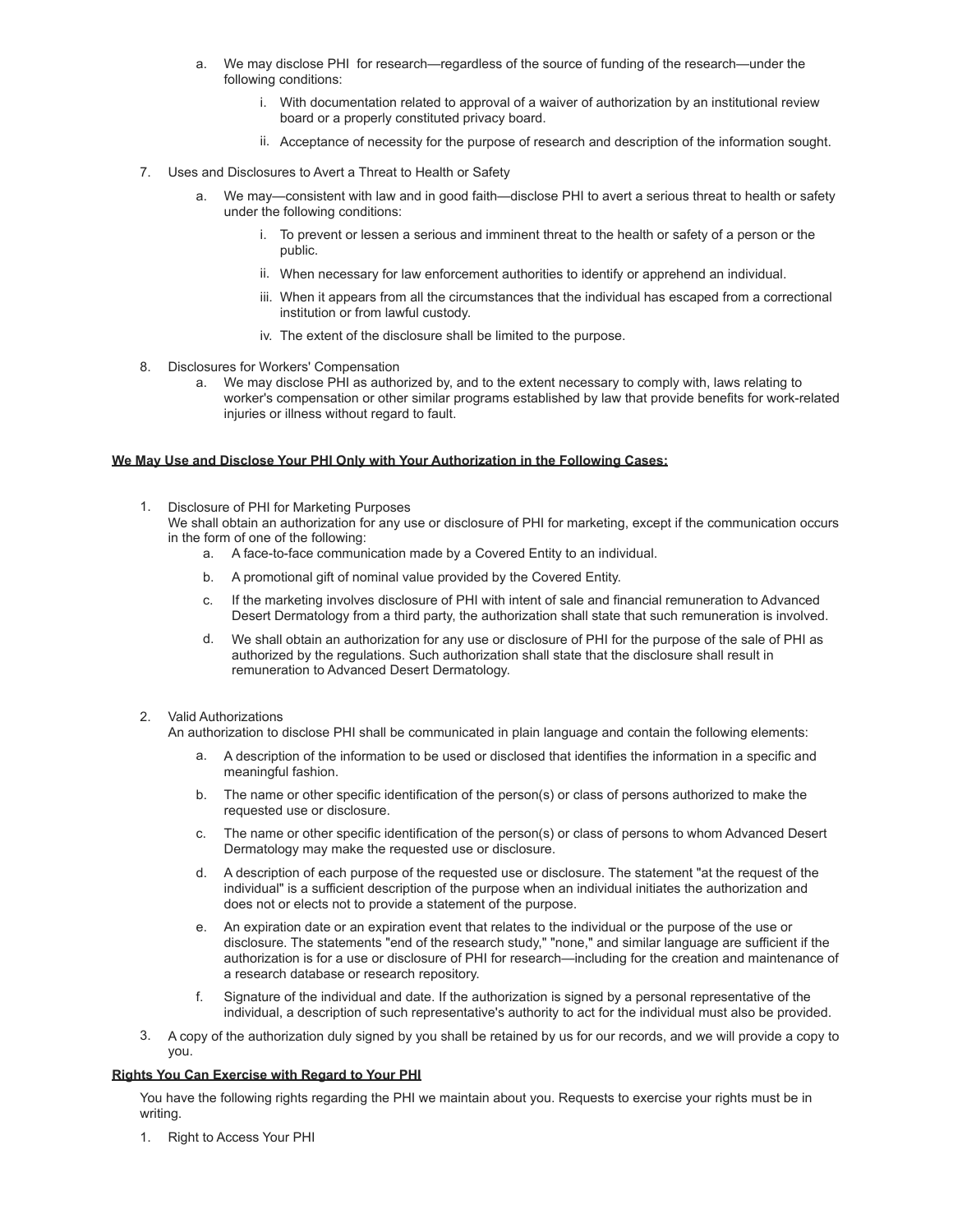You have the right to inspect or receive copies of your PHI contained in a designated record set. Generally, a "designated record set" contains medical, enrolment, claims and billing records we may have about you as well as other records we may use to make decisions about your healthcare.

2. Right to Copy

You may request that we provide copies of your PHI in a format other than photocopies. We will use the format you request unless we cannot practicably do so. We may charge a reasonable fee for copies of PHI (based on our costs), for postage, and for a custom summary or explanation of PHI. You will receive notification of any fee(s) to be charged before we release your PHI, and you will have the opportunity to modify your request in order to avoid and/or reduce the fee. In certain situations, we may deny your request for access to your PHI. If we do, we will tell you our reasons in writing.

3. Right to Request an Amendment to PHI

You have the right to request that we amend your PHI if you believe there is a mistake in your PHI or that important information is missing. To request an amendment to your PHI, your request must be made in writing. In addition, you must provide a reason that supports your request. We will generally make a decision regarding your request for amendment no later than 60 days after receipt of your request. However, if we are unable to act on the request within this time, we may extend the time for 30 more days.. If we deny your requested amendment, we will provide you with a written denial. Approved amendments made to your PHI will also be sent to those who need to know. We may also deny your request if, for instance, we did not create the information you want amended. If we deny your request to amend your PHI, we will tell you our reasons in writing and explain your right to file a written statement of disagreement.

4. Right to an Accounting of Certain Disclosures

You may request, in writing, that we tell you when we or our Business Associates have disclosed your PHI (referred to as an "Accounting"). Any accounting of disclosures will not include those we made under these conditions:

- a. for payment or healthcare operations
- b. To you or individuals involved in your care
- c. With your authorization
- d. For national security purposes
- e. To correctional institution personnel
- 5. To request an accounting of such disclosures, your request must be submitted in writing. Your request must also state a time period, which may not be longer than six (6) years. Your request should also specify the format in which you prefer to receive the accounting, i.e. paper or electronic. We may charge you for the costs of providing the accounting. We will notify you of the costs involved, and you may choose to withdraw or modify your request at that time before any costs are incurred.
- 6. Right to Request Restrictions

You have the right to request, in writing, that we place additional restrictions on our use or disclosure of your PHI. We are not required to agree to your request. However, if we do agree, we will be bound by our agreement except when required by law, in emergencies, or when information is necessary to treat you. An approved restriction continues until you revoke it in writing or until we tell you we are terminating our agreement to a restriction.

7. Right to Request Confidential Communications

You have the right to request, in writing, that we use alternate means or an alternative location to communicate with you in confidence about your PHI. For instance, you may ask that we contact you by mail rather than by telephone, or at work rather than at home. Your written request must clearly state that the disclosure of all or part of your PHI at your current address or that the method of contact we have on record could be an endangerment to you. We will require that you provide a reasonable alternate address or other method of contact for the confidential communications.

8. Right to a Paper Copy of This Notice

You have the right to receive a paper copy of our Notice of Privacy Practices. You can request a copy at any time, even if you have agreed to receive this Notice electronically.

#### 9. Right to File a Privacy Complaint

If you believe your privacy rights have been violated, or if you are dissatisfied with our privacy practices or procedures, you may file a complaint with Advanced Desert Dermatology's Privacy Office and/or with the U.S. Secretary of the Department of Health and Human Services. Advanced Desert Dermatology assures you that filing a complaint will not in any way impact the services we provide to you, nor will there be any retaliatory acts against you.